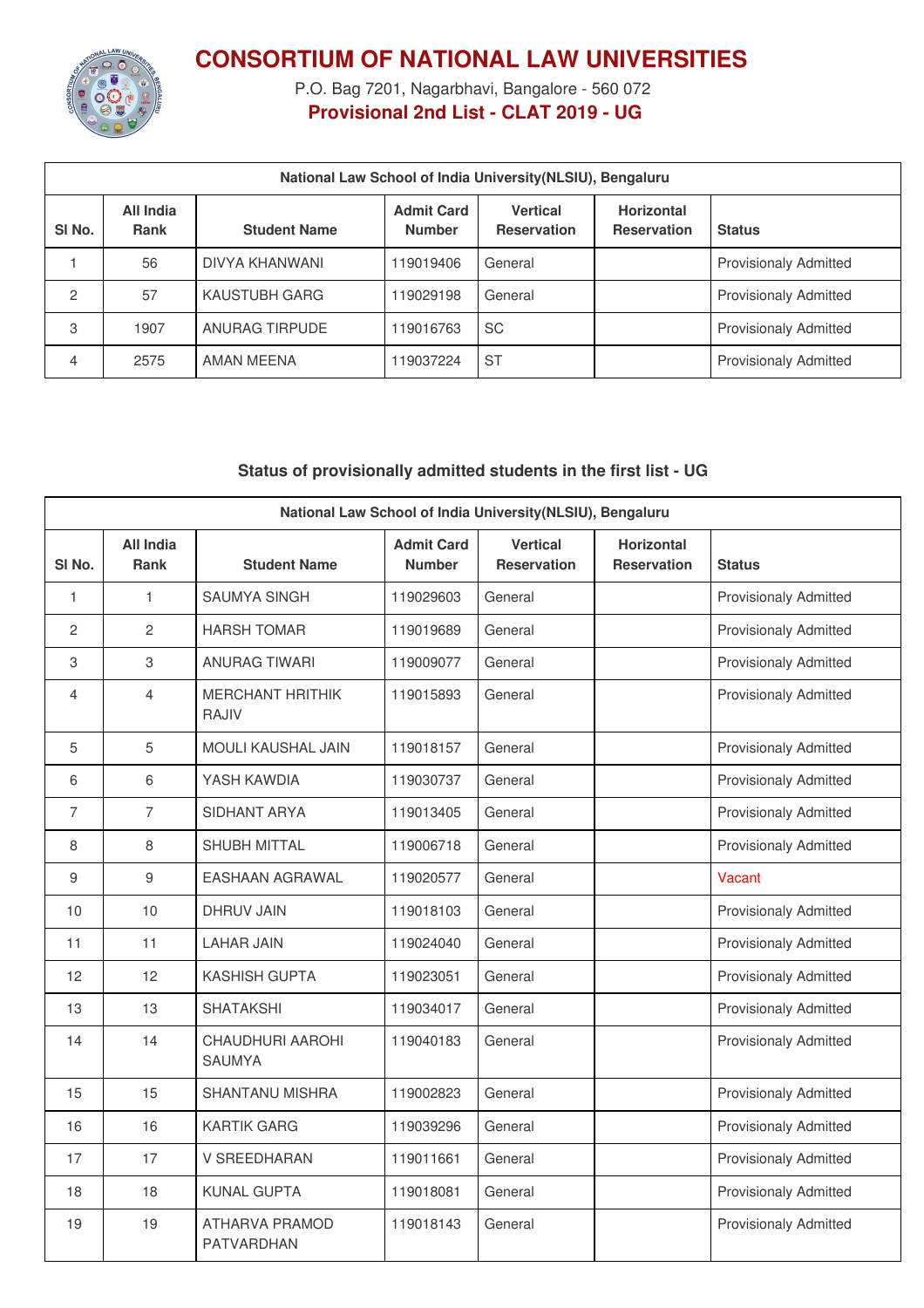| National Law School of India University (NLSIU), Bengaluru |                          |                              |                                    |                                       |                                         |                              |
|------------------------------------------------------------|--------------------------|------------------------------|------------------------------------|---------------------------------------|-----------------------------------------|------------------------------|
| SI <sub>No.</sub>                                          | <b>All India</b><br>Rank | <b>Student Name</b>          | <b>Admit Card</b><br><b>Number</b> | <b>Vertical</b><br><b>Reservation</b> | <b>Horizontal</b><br><b>Reservation</b> | <b>Status</b>                |
| 20                                                         | 20                       | <b>SUSHANT SINGH</b>         | 119022666                          | General                               |                                         | <b>Provisionaly Admitted</b> |
| 21                                                         | 21                       | <b>NAOMI MANOJ</b>           | 119005128                          | General                               |                                         | <b>Provisionaly Admitted</b> |
| 22                                                         | 22                       | <b>SNEHIL TIWARI</b>         | 119006751                          | General                               |                                         | <b>Provisionaly Admitted</b> |
| 23                                                         | 23                       | <b>ADITI SHETH</b>           | 119038453                          | General                               |                                         | <b>Provisionaly Admitted</b> |
| 24                                                         | 24                       | KAARTIKAY AGARWAL            | 119009682                          | General                               |                                         | Vacant                       |
| 25                                                         | 25                       | <b>AKSHIT SINGLA</b>         | 119033394                          | General                               |                                         | Provisionaly Admitted        |
| 26                                                         | 26                       | SANYUKTA FAUZDAR             | 119009971                          | General                               |                                         | <b>Provisionaly Admitted</b> |
| 27                                                         | 27                       | <b>G BHARATH KRISHNA</b>     | 119002918                          | General                               |                                         | <b>Provisionaly Admitted</b> |
| 28                                                         | 28                       | <b>TUSHAR AGARWAL</b>        | 119020671                          | General                               |                                         | <b>Provisionaly Admitted</b> |
| 29                                                         | 29                       | <b>ASHWANI SHAHI</b>         | 119032561                          | General                               |                                         | <b>Provisionaly Admitted</b> |
| 30                                                         | 30                       | <b>AVANTIKA TEWARI</b>       | 119019856                          | General                               |                                         | <b>Provisionaly Admitted</b> |
| 31                                                         | 31                       | RHEA PRASAD                  | 119008006                          | General                               |                                         | <b>Provisionaly Admitted</b> |
| 32                                                         | 32                       | <b>ANKIT SWAMI</b>           | 119029460                          | General                               |                                         | <b>Provisionaly Admitted</b> |
| 33                                                         | 33                       | <b>BHARAT HARNE</b>          | 119009153                          | General                               |                                         | Provisionaly Admitted        |
| 34                                                         | 34                       | SARTHAK WADHWA               | 119011033                          | General                               |                                         | <b>Provisionaly Admitted</b> |
| 35                                                         | 35                       | <b>SUNEEL KUMAR</b>          | 119011563                          | General                               |                                         | <b>Provisionaly Admitted</b> |
| 36                                                         | 36                       | <b>ANIMESH TIWARI</b>        | 119023043                          | General                               |                                         | <b>Provisionaly Admitted</b> |
| 37                                                         | 37                       | <b>AAGAM JAIN</b>            | 119014539                          | General                               |                                         | <b>Provisionaly Admitted</b> |
| 38                                                         | 38                       | <b>SANDLI PAWAR</b>          | 119032811                          | General                               |                                         | <b>Provisionaly Admitted</b> |
| 39                                                         | 39                       | PRINCE CHANDAK               | 119024553                          | General                               |                                         | <b>Provisionaly Admitted</b> |
| 40                                                         | 40                       | <b>HERAMB MISHRA</b>         | 119011315                          | General                               |                                         | <b>Provisionaly Admitted</b> |
| 41                                                         | 41                       | <b>AMAN SHARMA</b>           | 119033147                          | General                               |                                         | <b>Provisionaly Admitted</b> |
| 42                                                         | 42                       | <b>MANAS AGRAWAL</b>         | 119018607                          | General                               |                                         | <b>Provisionaly Admitted</b> |
| 43                                                         | 43                       | <b>ANMOL KOHLI</b>           | 119005517                          | General                               |                                         | <b>Provisionaly Admitted</b> |
| 44                                                         | 44                       | ANANDITA TAYAL               | 119003244                          | General                               |                                         | <b>Provisionaly Admitted</b> |
| 45                                                         | 45                       | PALLAVI AGARWAL              | 119022984                          | General                               |                                         | Provisionaly Admitted        |
| 46                                                         | 46                       | MUSKAN AGRAWAL               | 119012003                          | General                               |                                         | Provisionaly Admitted        |
| 47                                                         | 47                       | SATYARTH KUMAR<br>SRIVASTAVA | 119035795                          | General                               |                                         | <b>Provisionaly Admitted</b> |
| 48                                                         | 48                       | DEWESH KUMAR VINOD           | 119018606                          | General                               |                                         | <b>Provisionaly Admitted</b> |
| 49                                                         | 49                       | <b>KRITI JAIN</b>            | 119023874                          | General                               |                                         | <b>Provisionaly Admitted</b> |
| 50                                                         | 51                       | SHUBHANKAR TIWARI            | 119011927                          | General                               |                                         | Provisionaly Admitted        |
| 51                                                         | 52                       | ABHIRUP SRIVASTAV            | 119009393                          | General                               |                                         | <b>Provisionaly Admitted</b> |
| 52                                                         | 53                       | AYUSHI UPADHYAY              | 119041391                          | General                               |                                         | Provisionaly Admitted        |